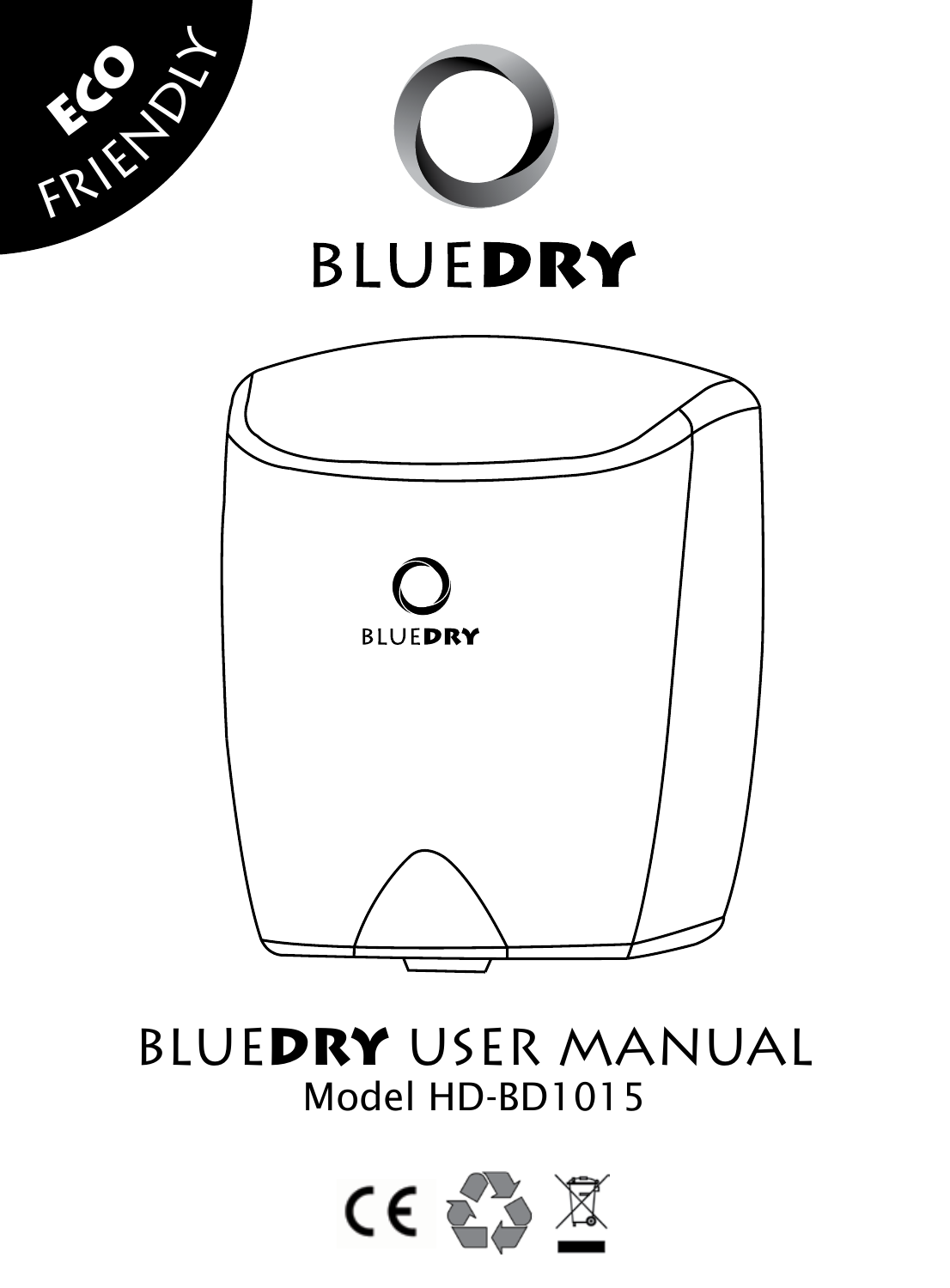#### PLEASE READ CAREFULLY THROUGH THIS MANUAL BEFORE USING THE PRODUCT, OBSERVING ALL SAFETY INFORMATION, WARNINGS.

#### 1. WARNING

• This product is intended for installation by a qualified service person.

• Disconnect power at the service breaker before installing or servicing.

•Failure to properly ground unit could result in severe electrical shock.

• All units must be supplied with a 3-wire connection. The ground wire must be connected to the dryer's backplate.

## 3. SPECIFICATION

#### Voltage:

220V-240V 50/60Hz, 6A, 1350W (Hot) / 2.4A, 550W (Cold) 110V-120V, 60Hz, 12A, 1350W (Hot) / 4.8A, 550W (Cold) Air Temperature: 45°C (D=10cm, Room Temperature=25°C) Air Velocity: 60M/S Air Flow: 140M<sup>3</sup>/H Drying Time: 10 - 12 Seconds Sensor Range: 5-15CM Protection Level: IPX1 Electric Isolation: CLASS 1 Brush Motor: 25000RPM Noise(at 1M): 74dB Cabinet Material: Stainless Steel 304

## 4. INSTALLATION

- 1. Installation must be carried out in accordance with the current edition of the local wiring regulations code having jurisdiction. Installation should be performed only by a qualified electrician.
- 2. Place template against wall at desired height (see mounting height recommendations) and mark locations of 4 mounting holes Dia. 8mm (5/16").
- Heat Element cover screws and cover. Then mount 3. Remove and retain 2 side security hex the hand dryer base on the wall.
- 4. Before replacing the cover, there is

# 5. OPERATION

- No-touch operation.<br>• There is a blue LED I
- There is a blue LED light to guide user to the air flow.

White

 $\overline{\phantom{a}}$ 

Hot / Cold Switcher

- Turn off heat element switch inside hand dryer to get cold air only.
- Shake excess water from hands.

#### 2. NOTE

Do not install dryer over washbasin. If the power supply cord is damaged, it must be replaced by the manufacturer or its service agent or a similar qualified person in order to avoid a hazard. Means for disconnection must be incorporated in the fixed wiring in accordance with the current wiring regulations.



an option to run the dryer HEATER ON (1350 Watts) or HEATER OFF (550 Watts). The switch is clearly marked.

5. Connect the hand dryer plug to the power supply.

A. Connect the live wire (Coloured Brown or Red) to the terminal block marked "L".

Black or Blue) to the terminal block marked "N". B. Connect the neutral wire (Coloured

Green or Yellow) to the terminal block marked "E". C. Connect the ground wire (Coloured

- Place hands under the outlet to start operation.
- Rub hands lightly and rapidly.<br>• Stops automatically after hand
- emoved. Stops automatically after hands are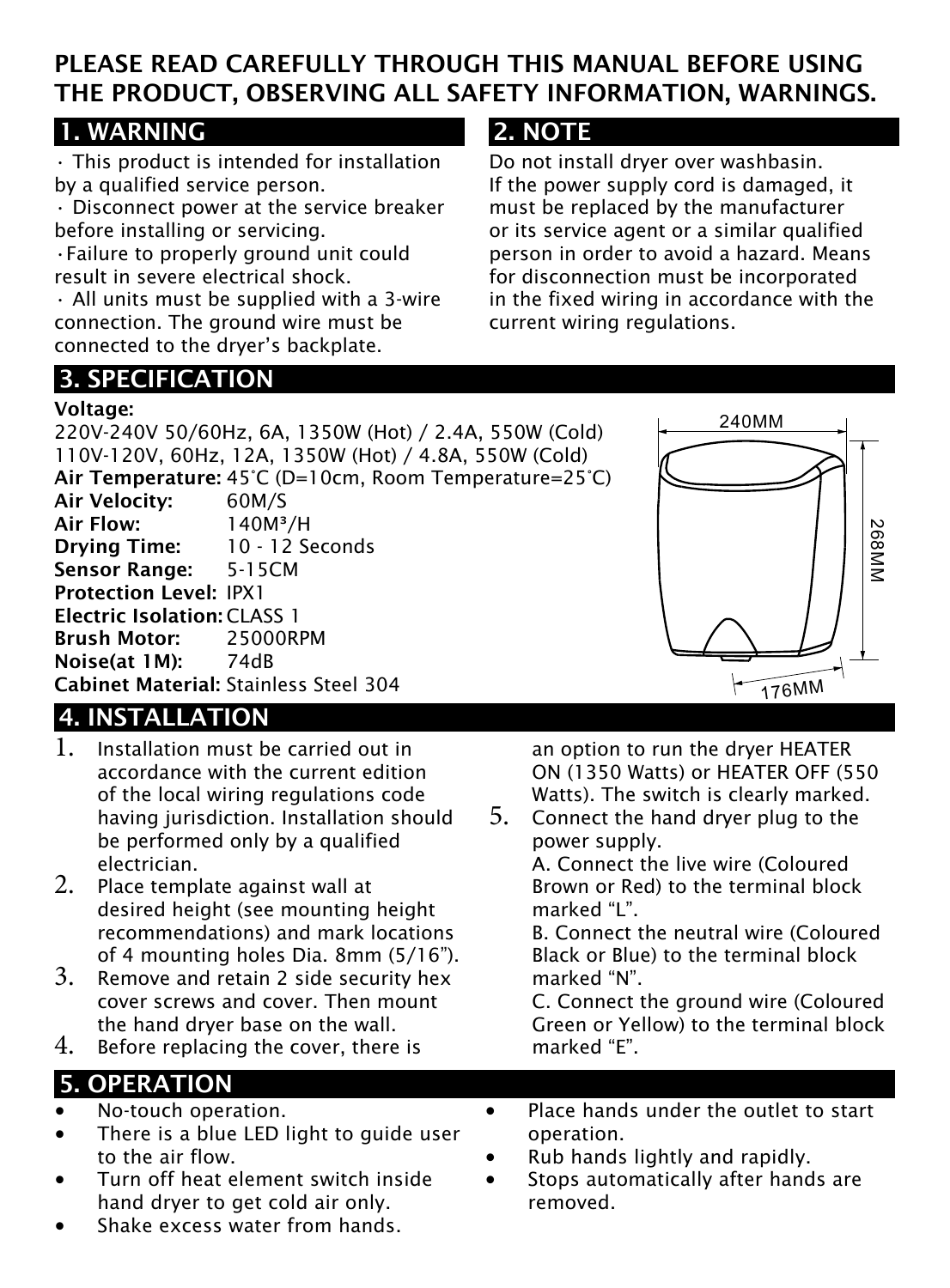# 6. MAINTENANCE

- Periodic cleaning of the unit is recommended.
- Remove cover and clean dryer dust lint.<br>• Wine the cover with a damn cloth and
- Wipe the cover with a damp cloth and mild cleaning solution. Do not soak.
- Never use abrasives to clean the cover.

8. DIAGNOSTICS & REMEDIES

# 7. PACKING LIST

Hand Dryer: 1PC User Manual: 1PC Installation Template: 1PC Plug in Dia. 8x38mm: 4PCS Screw in Dia. 5x36mm: 4PCS Hex screwdriver: 1PC

| <b>8. DIAGNUSTICS &amp; KEMEDIES</b>                                                              |                                                                                                                                                                                                                                                                                                                                                                                                                                                                                               |  |
|---------------------------------------------------------------------------------------------------|-----------------------------------------------------------------------------------------------------------------------------------------------------------------------------------------------------------------------------------------------------------------------------------------------------------------------------------------------------------------------------------------------------------------------------------------------------------------------------------------------|--|
| <b>SYMPTOM</b>                                                                                    | <b>CORRECTIVE ACTION</b>                                                                                                                                                                                                                                                                                                                                                                                                                                                                      |  |
| If the dryer will not<br>run                                                                      | Ensure the breaker supplying the dryer is operational. If it is,<br>disconnect the power and remove the dryer cover.<br>Taking suitable precautions to avoid shock hazard, reconnect<br>the power and check for voltage at the terminal block.<br>If there is power and the dryer will not run, replace the Electric<br>Circuit Board (large one) and/or Microcomputer Board(Middle<br>one) and/or Sensor Board. Turn the blower wheel several times<br>by hand to establish if it is blocked |  |
| If the dryer cycles<br>by itself, runs all the<br>time.<br>or is not sensitive<br>enough          | Ensure that there is no obstruction on or in front of the infrared<br>sensor. Clean any dirt off the sensor lens.<br>Try adjusting the sensitivity potentiometer on Microcomputer<br>Board (Blue knob). Turn anti-clockwise to decrease the sensor<br>range.<br>If the problem persists, replace the Microcomputer Board and/or<br>Sensor Board                                                                                                                                               |  |
| If the heat element<br>gets hot but the fan<br>motor does not turn                                | Disconnect the power. Remove the dryer cover and check<br>for obstructions in the fan housing. Damaged fans must be<br>replaced. If there are no obstructions, replace the motor or<br>brushes                                                                                                                                                                                                                                                                                                |  |
| If the dryer runs but<br>makes a buzzing<br>sound                                                 | Disconnect the power. Remove the dryer cover and check the<br>fan for rubbing on the housing as its rotates. Replace fan if the<br>condition exists.                                                                                                                                                                                                                                                                                                                                          |  |
| If the fan motor<br>runs but the heating<br>element does not<br>get hot (dryer blows<br>cold air) | Disconnect the power and remove the dryer cover. Check that<br>the heat on/off switch is switched to on. Check loose and<br>damaged wires. Remove the blower housing.<br>Check the heating element to see if it is burnt or damaged.<br>Damaged element must be replaced. If the element does not<br>appear damaged, disconnect it at the Electric Board and check<br>element wire continuity. Please check thermostat on the heating<br>element at the same time.                            |  |
| If the motor makes<br>a ticking/whin-<br>ing noise when it<br>rotates                             | Disconnect the power. Remove the dryer cover and check the<br>brushes for worn condition, replace them if necessary.                                                                                                                                                                                                                                                                                                                                                                          |  |